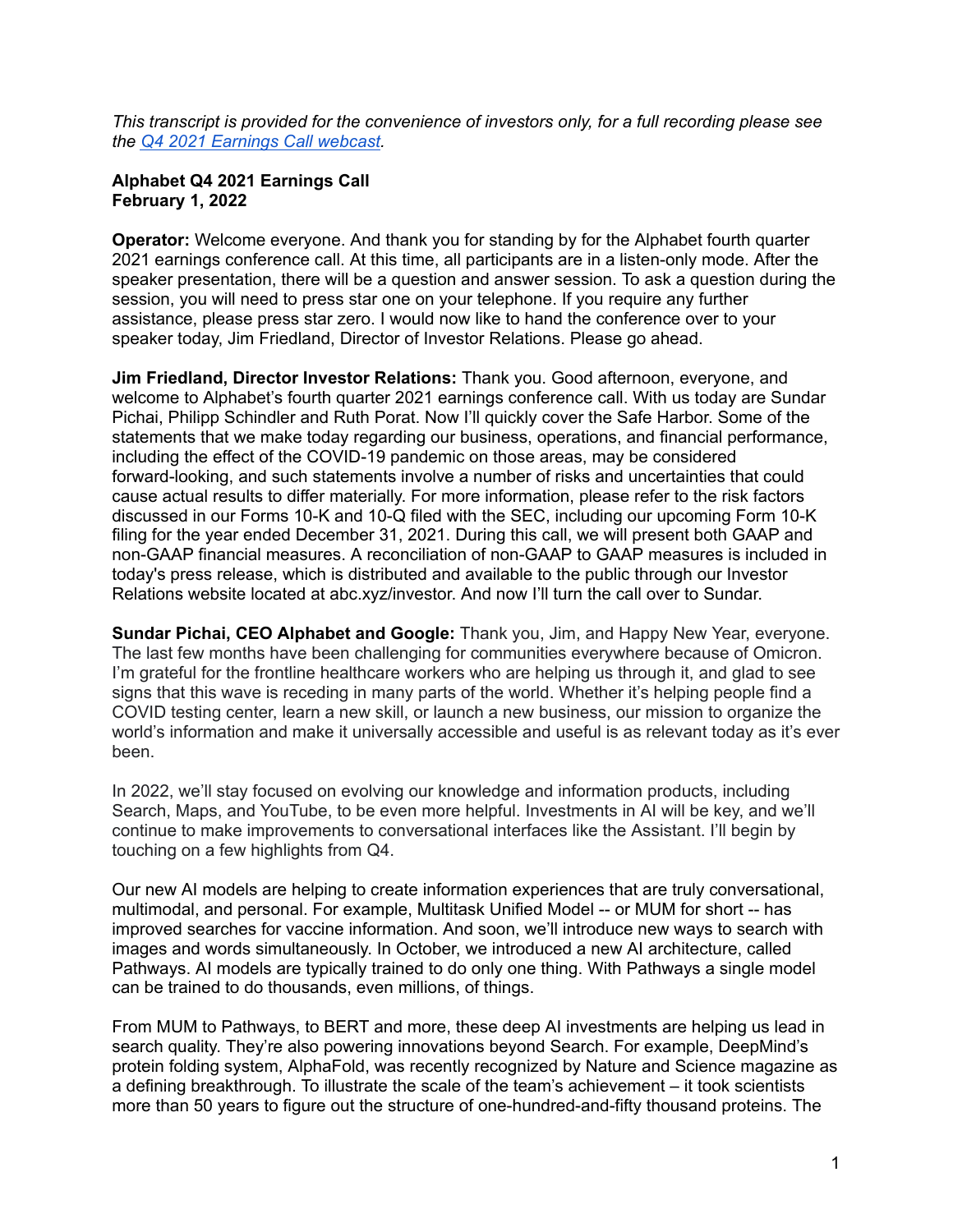DeepMind team has now expanded that number to one million, and they think they'll get to more than one*-*hundred million this year.

Philipp will talk in greater detail about our advertising business, which also benefits from our investments in AI. It's been a very strong quarter for Ads; our teams have helped millions of businesses of all sizes and launched dozens of important features to help them get the most out of their online marketing spend. These businesses are the backbone of our global economy and the heart of our communities, so helping them thrive is more important than ever.

We're also seeing exciting momentum with YouTube. YouTube Shorts continues to drive significant engagement. We just hit five trillion all time views, and have over fifteen billion views each day globally. This is helping our creator community reach newer and bigger audiences. In fact, more people are creating content on YouTube than ever before. Last year, the number of YouTube channels that made at least \$10,000 in revenue was up more than 40% year over year.

And we're continuing to improve support for Artists and Creators. More Creators than ever are earning money from our non-ads products like Super Chat and Channel Memberships. And the Shorts Fund is now available in more than one-hundred countries.

Another big area for investment is combining the best of AI, software and hardware to deliver helpful experiences across our family of devices. In Q4 we set an all-time quarterly sales record for Pixel. This came in spite of an extremely challenging supply-chain environment. The response to Pixel 6 from our customers and carrier partners was incredibly positive. And AI is making Pixel even more helpful. As one example, LiveTranslate detects whether a chat message is in a different language, and automatically translates it in up to 48 languages.

We're also focused on ensuring devices across the Android and Chrome ecosystems work well together. For example, at CES last month, we announced that we're working with Acer, HP and Intel to bring great experiences to their devices. Also announced at CES, the new Ripple open standard will broaden the capabilities of radar technology, opening the door for new products and services.

Another priority is ensuring our products and services are private, secure and safe. To that end, I'll note our new Privacy Sandbox proposal called Topics API. We think it will be a big improvement for protecting user privacy, while also ensuring businesses are able to thrive online. We'll begin testing this year, and look forward to feedback from the industry.

Next, onto Cloud. It's been a big year, so let me go a bit deeper this quarter. In Q4, Cloud revenue grew 45% year-over-year to \$5.5 billion. Alphabet's backlog increased more than 70% to \$51 billion, most of which is attributed to Google Cloud. This growth comes from many leading businesses including Albertsons and LVMH, digital natives including Boxed and Spotify, and public sector agencies including the Commonwealth of Massachusetts, the Defense Innovation Unit, and the USDA.

Our sales force, which we have more than tripled since 2019, delivered strong results across geographies, products, and industries. And we continue to invest. For the full year 2021 compared with the full year 2020, we saw over 80% growth in total deal volume for Google Cloud Platform, and over 65% growth in the number of deals over a billion dollars.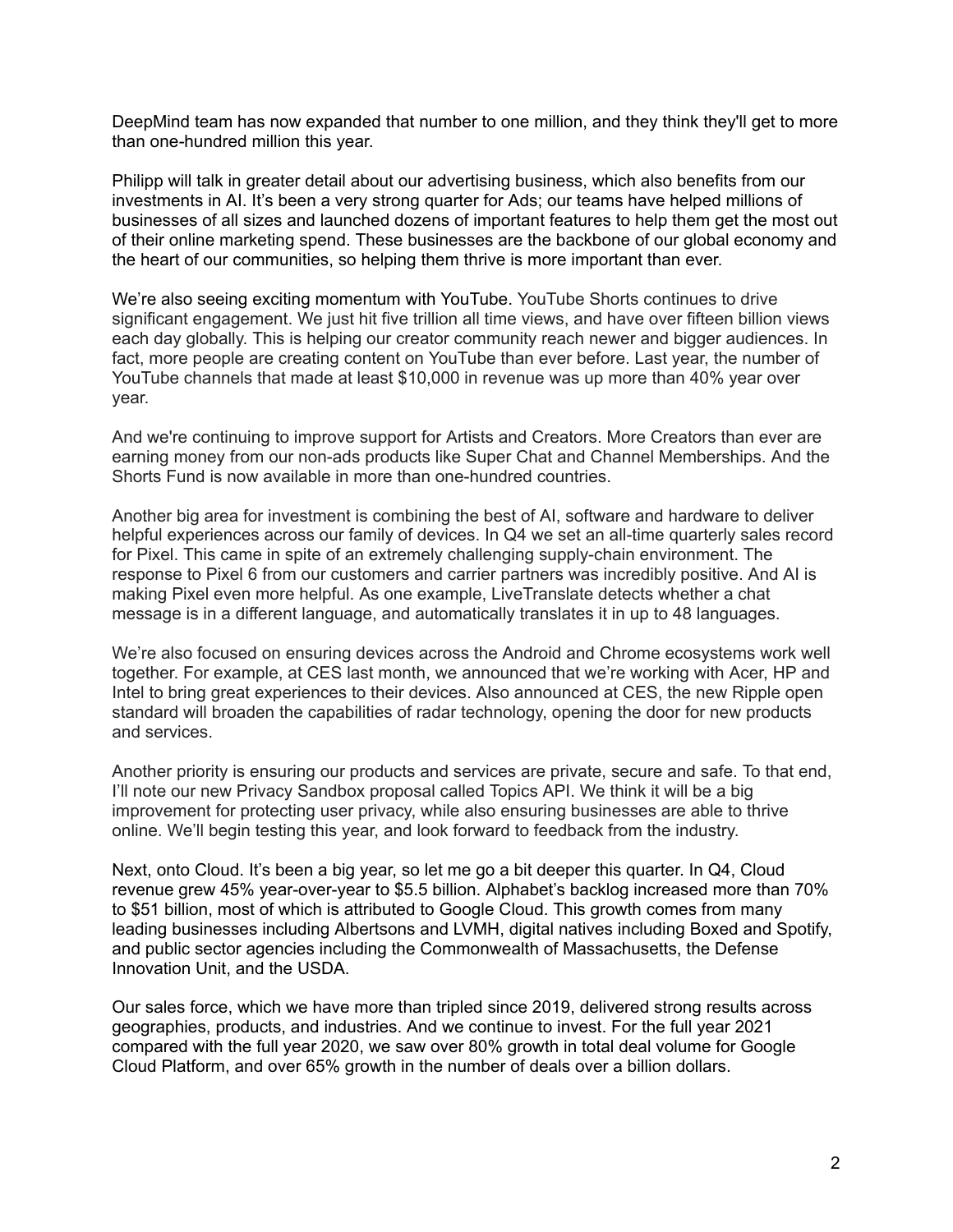Our partner ecosystem is helping accelerate our growth. For the full year 2021 compared with the full year 2020: the number of customers spending more than \$1 million through the marketplace increased by 6X. Customer-spend through channel partners on GCP more than doubled, and the number of active certifications within our top Global Systems Integrators more than doubled as well.

Our product leadership continues with more than two thousand new Cloud products and feature releases in the last year. These were in four categories:

First, our Data Cloud and our AI/ML platform is helping organizations like Cartier, Groupe Rocher, and Mitsubishi Heavy Industries understand and use their data intelligently across multiple Clouds. Our fast, secure data sharing capability helps the National Cancer Institute advance breast cancer research. Our unified Data Lake and Data Warehouse, which brings together unstructured and structured data, helps Telus and Tyson Foods improve their understanding of customers. And our AI/ML-platform helps CN deliver better customer experiences.

Second, our open multi-cloud infrastructure enables customers like BBVA and Wells Fargo to run mission critical systems on our Cloud. We believe new auto-scaling in our Kubernetes Engine, which allows customers to run fifteen thousand node clusters, outscales the competition by up to 10 times. Our Edge Cloud helps us grow in Telecommunications, driving partnerships in Q4 with Indosat Ooredoo Hutchison, Telenor and Verizon. They join existing customers and partners including Ericsson, Reliance Jio and Nokia.

Third, our cybersecurity products are helping protect organizations like ANZ Bank, Meditech and Wayfair as a trusted cloud provider. VirusTotal helps protect organizations from software supply chain vulnerabilities. Chronicle and Security Command Center help organizations detect and protect themselves from cyber threats. And our fraud prevention and identity verification solutions are protecting over five million websites.

Finally, our secure communication and collaboration platform - Google Workspace - is helping public sector organizations like the USAID and the US Air Force Research Laboratory, as well as global brands including Colgate and Roche, adopt secure hybrid work. Our new Work Safer program, launched in Q4, provides the highest security for email, meetings, and documents by bringing together Google Workspace, Titan Security Keys, Zero Trust, and other security advances.

Customers come to Google Cloud because of our expertise in bringing enterprises and consumer ecosystems closer together. One example is Shopify. From Black Friday through Cyber Monday, Shopify reported \$6.3 billion in global sales by forty-seven million customers – all safely transacted on Google Cloud.

Importantly, we have made progress operating 24/7 on carbon free energy and continue to provide customers the cleanest cloud in the industry.

On to our Other Bets. October marked the one-year anniversary of our Waymo One fully autonomous commercial ride hailing service in Arizona. In San Francisco, hundreds of riders are using Waymo One as part of our Trusted Tester program, with many more on the waiting list. And Waymo Via continues delivering freight in the Southwest U.S. and developing partnerships with key industry players.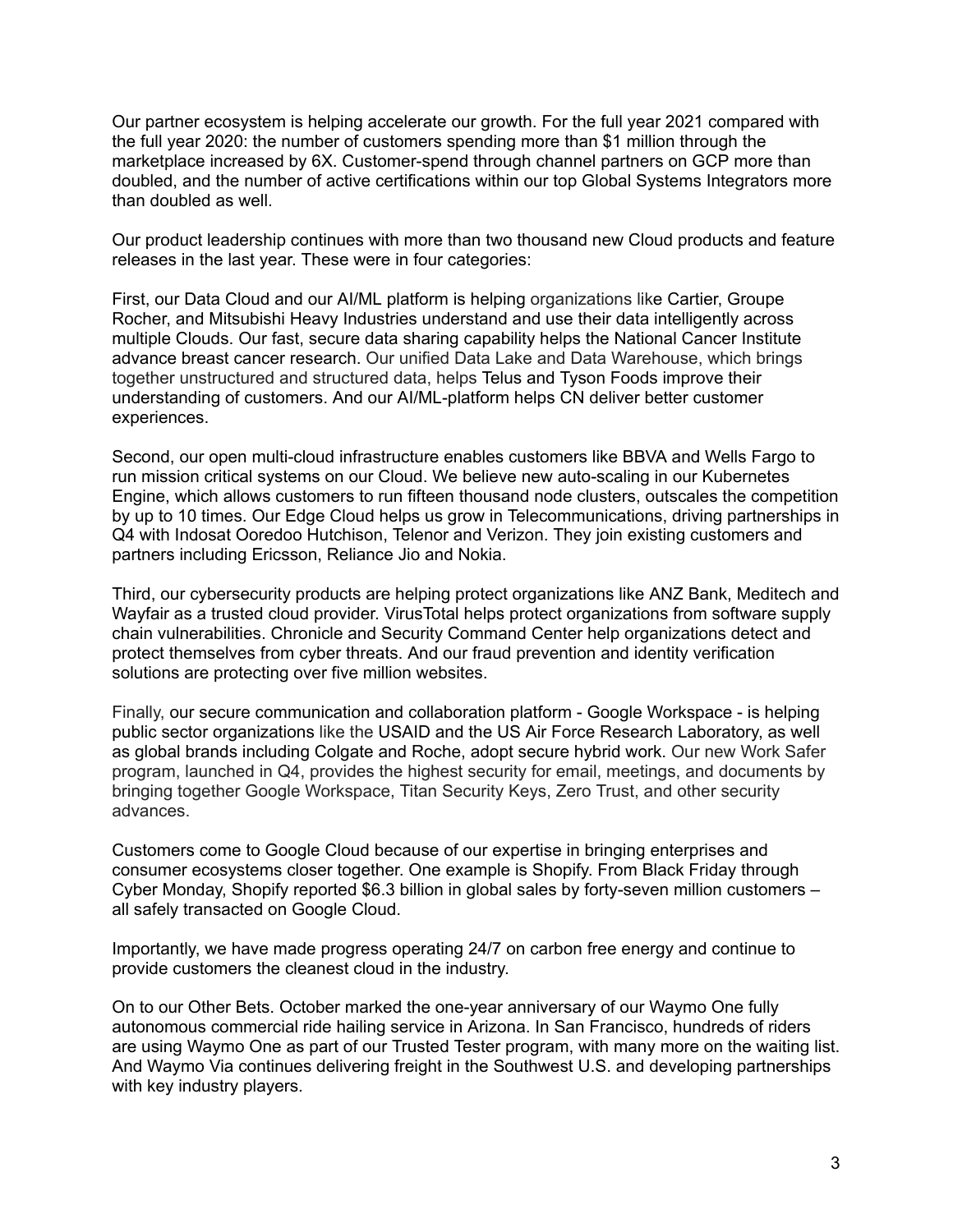Before I close, I want to say how proud I am of Google's work to help with economic recovery around the world. Nearly a third of small business owners say that without digital tools they would have had to close their business during the pandemic. Digital skills have also been a lifeline to help people find jobs and grow their careers. Since 2014, we've provided digital skills training to over ninety million people around the world.

In the months and years ahead, technology will help unleash new opportunities globally, especially as hundreds of millions more people come online, in places including Southeast Asia and Africa.

With that, let me thank Googlers everywhere for their contributions this quarter and throughout 2021. Over to you, Philipp.

**Philipp Schindler, SVP and CBO, Google:** Thanks, Sundar. Hi everyone - it's great to be here today. We're pleased with the growth in Google Services revenues in the fourth quarter. Year-on-year performance was driven by broad-based strength in advertiser spend and strong consumer online activity.

In the fourth quarter, Retail was again, by far, the largest contributor to year-on-year growth of our Ads business. Finance, Media & Entertainment, and Travel were also strong contributors. Before we dive into some of the trends that drove this quarter's performance, let's zoom out for a second.

Quarter after quarter, for the last 20-some months, we've said that the world is in flux, that the recovery is uneven, that uncertainty is the new normal. Q4 proved no different. What we know for certain though is that businesses are the lifeblood of a thriving economy - and our role in helping them remains more important than ever.

AI continues to power our ability to help - via insights, new tools, and automation. In fact, the same cutting-edge AI that's advancing our understanding of everything from search to protein-folding, is also driving innovation across our ads products.

Let's start with automation. It's become a key differentiator for businesses in navigating complexity and efficiently reaching customers - wherever they are, in a privacy-first way.

Our newest campaign, Performance Max, went global in November, and it's been quickly embraced by advertisers. It brings the best of Google Ads, AI and automation together to let brands promote their business across all Google surfaces from a single campaign - helping them drive more online sales, leads, and/or foot traffic. It's also an example of how we're radically simplifying our products and making them easier for customers to use. French childrenswear retailer Petit Bateau tested PMax over a three-week period - return-on-ad-spend jumped 35%, click-through-rates increased 40%, and valuable insights were gleaned into what messaging resonated most.

We've also evolved our insights tools. Four new features launched in Q4 - including Demand Forecasts, which uses ML to help businesses predict forward-looking trends and better understand what goods to stock and what services to offer, when.

Whether it's insights, automation or new features - our work to help businesses more easily connect with their customers has been nonstop. On top of the 100+ enhancements made to our ads products every quarter, we've launched 200+ features and tools since March 2020. A recent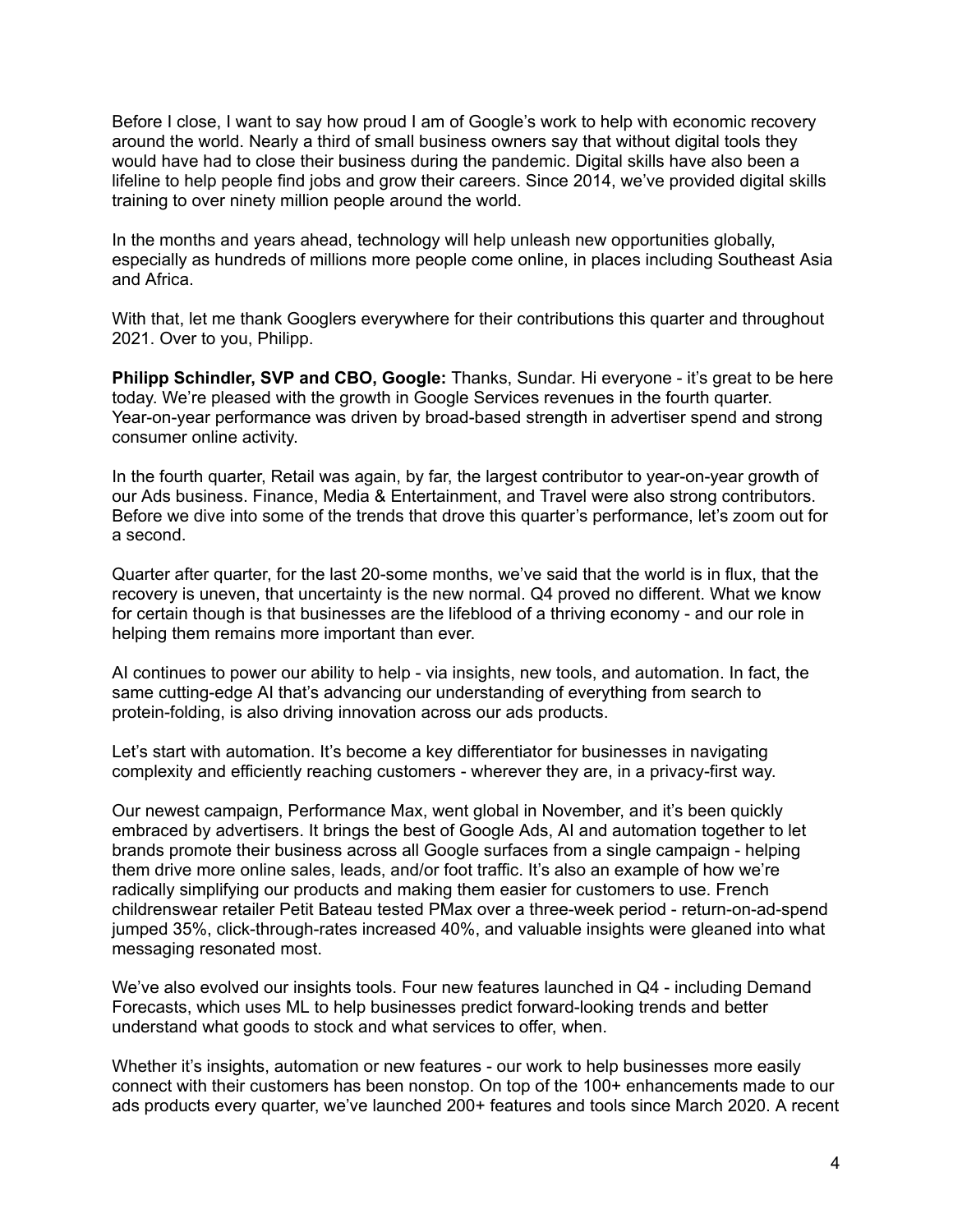example - we made it easier for businesses to claim and verify their Business Profile on Google Search and Maps - and respond to customer messages directly in Search. In Germany, completed Business Profiles receive an average of over five times more calls vs. those that aren't. For an SMB, that can be really meaningful.

Let's transition to retail - where we had a terrific quarter. Since the beginning of the pandemic we've seen ongoing shifts in consumer spending patterns. Pre-COVID – each year – we saw increased spikes in demand between Black Friday and Cyber Monday. What's interesting is that in 2020 – and again in 2021 – we actually saw shoppers start shopping earlier and spending more throughout the quarter. In Q4, we also saw Apparel lead year-over-year retail query growth – with Hobbies and Leisure a close second.

I've said it before. I'll say it again. The future of retail is omnichannel. And we continue to invest in new features and next-gen experiences so merchants and shoppers can benefit.

Global searches for "gift shops near me" jumped 60% year-over-year in October with searches for "gifts near me" up 70% in Google Maps. People increasingly want to know what's available nearby - before they get to the store. Our new "In stock" filter helps with just that. Shoppers can find local stores that carry the products they want – right from Search. Like a new tennis racket or that last minute birthday gift. Showing in-store availability helps businesses attract local customers. And they've caught on: 1 in 4 local offers across Shopping and Google.com are taking advantage of our curbside pickup badge.

People also want deals - they're looking for value. For shoppers, we made it possible to browse and discover the hottest deals for major moments like Black Friday and Cyber Monday on Search. For merchants, we made it even easier to list promotions via automated imports from third-party integrations like Shopify and WooCommerce. Moving inventory, attracting new customers, and building brand loyalty during the holidays – and beyond – got a lot easier. In Q4, the number of merchants using promo features jumped 280% year-over-year. Retailers are also turning to us to help them transform and accelerate growth. Take Warby Parker who drove a 32% year-over-year increase in its Q3 sales by not only opening stores and expanding its contact lens business, but also by tapping into Google - across surfaces. Omnichannel bidding, Smart Shopping campaigns, and an expanded presence in Maps to promote in-store eye exams contributed to Warby's success - and it's since launched its first-ever brand awareness campaign on YouTube.

Which brings me to YouTube - where our commerce opportunity remains really exciting. We're making it easier for viewers to buy what they see - and simpler for advertisers to drive action with innovative solutions like product feeds in Video Action Campaigns and emerging formats like live commerce. Backcountry.com generated a 12:1 return-on-ad-spend with product feeds in 2021 and plans to double its investment in 2022. While Samsung, Walmart, and Verizon partnered with creators to host shoppable holiday livestream events in the U.S.

As for our brand business - momentum remains strong. We continue to make inroads in unlocking TV brand budgets, and we're still in the early innings of what's possible with Connected TV.

Let's take a minute to double-click into the full-funnel trend I talked about last quarter. YouTube's ability to drive both massive reach and action is becoming more clear to more advertisers. In a recent study, DR advertisers who added YouTube branding formats not only drove increased reach - but also averaged 9% more conversions. At the same time, we see more brand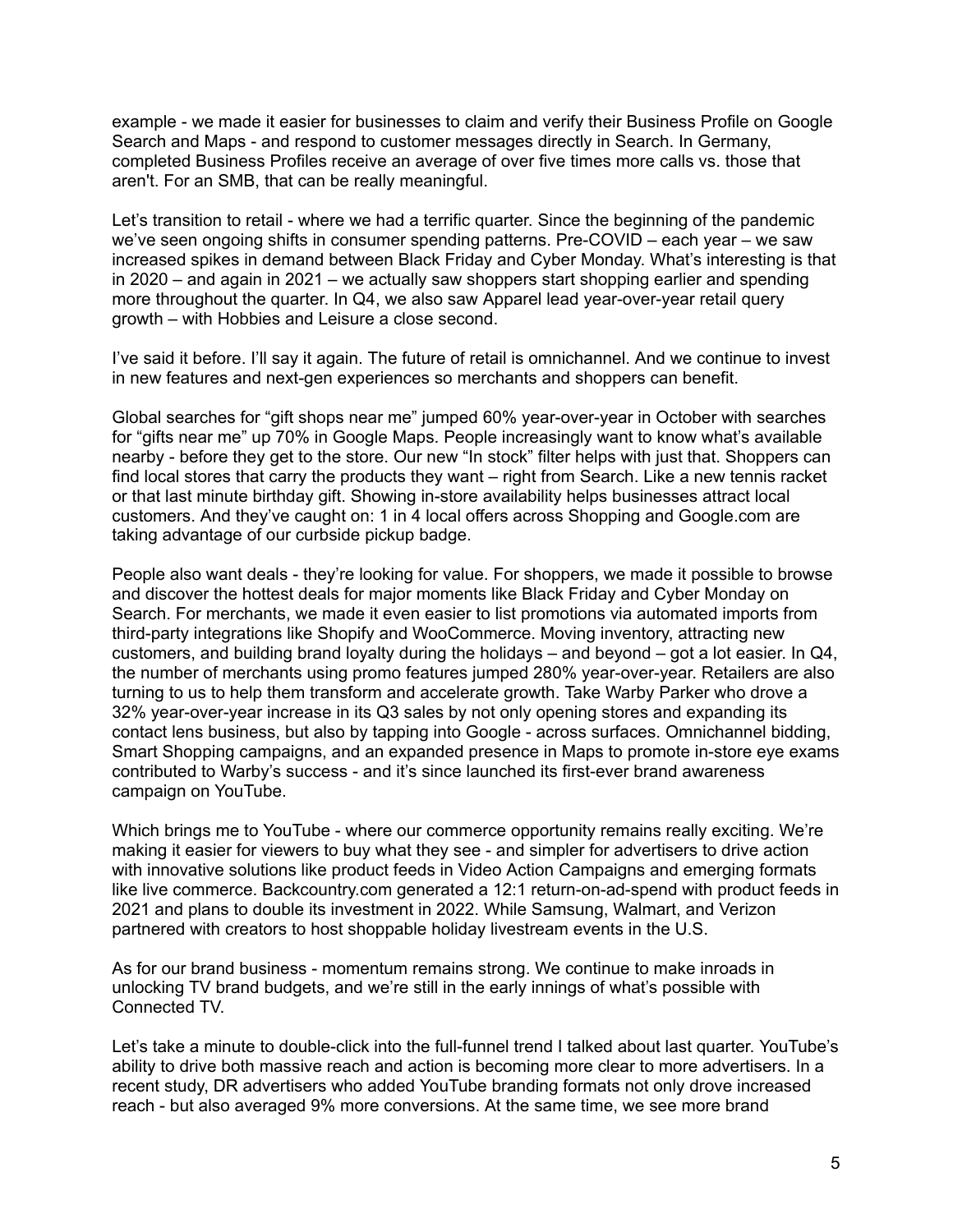advertisers adding action. Like Nike Korea – which saw higher conversion rates and drove 50%+ incremental reach by adding video action.

Another huge focus for us is continuing to deliver for our partners and key ecosystems - all while delighting users. Our expanded partnership with Snap to deliver a first-of-its-kind "Quick Tap to Snap" feature is a great example. On Pixel 4a with 5G or newer Pixel phones, users can access Snapchat directly from their lock screen - making Pixel the fastest phone to make a Snap. Then, across our Pixel and AR teams, we're working with the NBA to create exciting immersive experiences for fans using 3D and AR technology. And the delighting doesn't stop there. With Adobe, we're collaborating on a multi-year journey to bring Photoshop, Illustrator and its other flagship products to the Web - a testament to the Web as a first-class platform for creativity and productivity.

As we close out another extraordinary - and challenging - year, I want to express deep gratitude to our customers and partners for their trust and collaboration. Our success is only possible because of their success. I also want to say a gigantic thank you to our product, engineering, partnership, sales, and many support teams for their outstanding work and unwavering commitment to helping our users, customers, and partners. Ruth, over to you!

**Ruth Porat, CFO Alphabet and Google:** Thank you, Philipp. We're very pleased with our performance in the fourth quarter, and for the full year, which reflected broad-based strength in advertiser spend and strong consumer online activity, as well as substantial ongoing revenue growth from Google Cloud. My comments will be on year-over-year comparisons for the fourth quarter, unless I state otherwise. We will start with results at the Alphabet level, followed by segment results, and conclude with our outlook.

For the fourth quarter, our Consolidated Revenues were \$75.3 billion, up 32%, or up 33% in constant currency, rounding out a strong year.

Our total cost of revenues was \$33.0 billion, up 26%, primarily driven by Other Cost of Revenues, which was \$19.6 billion, up 25%. The biggest factors here were: first – Content acquisition costs, primarily driven by costs for YouTube's advertising-supported content, followed by costs for subscription content; second – Hardware costs; and third – Costs associated with data centers and other operations, including depreciation; which were offset in part by the impact of the change in useful lives made at the beginning of 2021.

Operating expenses were \$20.5 billion, up 35%. In terms of the three component parts of opex. First, the increase in R&D expenses was driven primarily by headcount growth. Second, the growth in Sales & Marketing expenses was driven primarily by increased spending on ads and promo for the 2021 holiday season, in contrast to the sizable pullback in the fourth quarter of 2020. Finally, the increase in G&A reflects the impact of charges relating to legal matters, as well as charitable contributions.

Operating income was \$21.9 billion, up 40% and our operating margin was 29%.

Other Income & Expense, was \$2.5 billion, which primarily reflects unrealized gains in the value of investments in equity securities. Net income was \$20.6 billion.

We continue to generate strong Free Cash Flow with \$18.6 billion in the quarter and \$67 billion in 2021. We ended the year with \$140 billion in cash and marketable securities. We also repurchased a total of \$50 billion of our shares in 2021.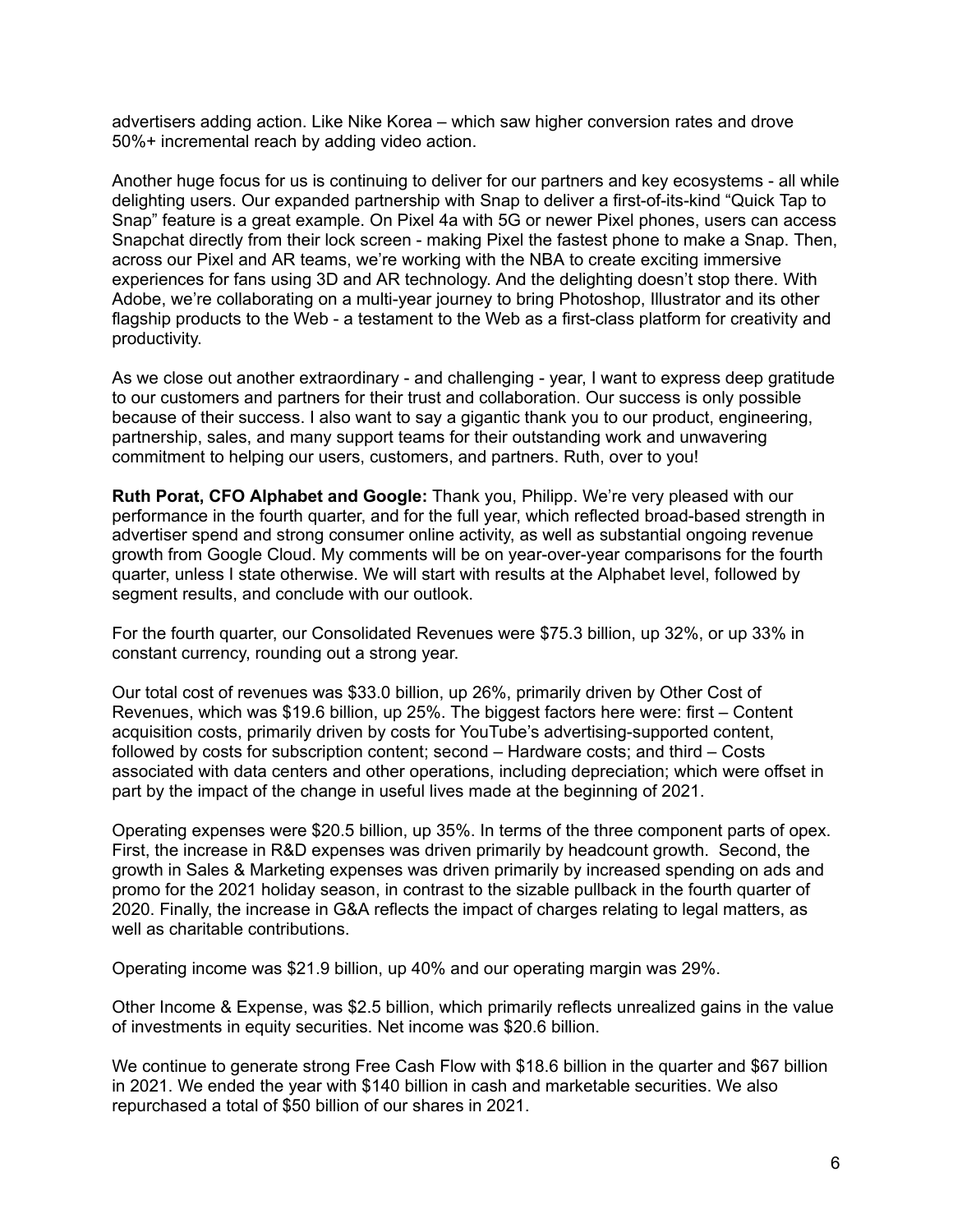Let me now turn to our segment financial results.

Starting with our Google Services segment, Total Google Services Revenues were \$69.4 billion, up 31%. Google search and other advertising revenues of \$43.3 billion in the quarter, were up 36%, with broad-based strength across our business, led again by strong growth in retail. YouTube advertising revenues of \$8.6 billion, were up 25%, reflecting strength in both direct response and brand advertising. The deceleration in the growth rate vs the third quarter of 2021 was driven primarily by lapping a strong recovery in brand in the fourth quarter of 2020. Network advertising revenues of \$9.3 billion, were up 26%, driven by AdMob. Other Revenues were \$8.2 billion, up 22%, driven primarily by growth in Hardware, which benefited from the successful launch of the Pixel 6 and Pixel 6 Pro, as well as the addition of Fitbit revenues; followed by YouTube non-advertising revenues.

In terms of Google Services costs, TAC was \$13.4 billion, up 28%. Google Services Operating income was \$26.0 billion, up 36%, and the operating margin was 37%.

Turning to the Google Cloud segment, revenues were \$5.5 billion for the fourth quarter, up 45%. GCP's revenue growth was again greater than Cloud's, and that reflects significant growth in both infrastructure and platform services. Strong revenue growth in Google Workspace was driven by solid growth in both seats and average revenue per seat. Google Cloud had an Operating Loss of \$890 million.

As to our Other Bets, for the full year 2021, revenues were \$753 million. The operating loss was \$5.3 billion for the full year 2021 versus an operating loss of \$4.5 billion in 2020.

Let me close with some comments on our outlook.

We are nearly two years into a global pandemic that has brought unprecedented change and uncertainty in the macro environment. Throughout these difficult times, Googlers have remained focused on delivering helpful services for users and partners, as well as on driving innovation for long-term growth.

In terms of outlook by segment, for Google Services, we are very pleased with our year-on-year revenue growth in Q4 and for the full year 2021, which continued to be driven by broad-based advertiser strength and strong consumer online activity. The year on year growth rate also reflected a benefit from lapping COVID-related weakness in 2020, which obviously will not be a factor in 2022.

Within Other Revenues, we are pleased with the momentum from Pixel 6 and Pixel 6 Pro reflected in our Hardware revenues in the fourth quarter. As a reminder, hardware revenues in 2021 also reflected the acquisition of Fitbit which we lapped a couple of weeks ago. With respect to Play, the underlying consumer spend and engagement trends remained healthy in the fourth quarter. That being said, in 2022, Google Play's contribution to revenue growth will reflect the fee changes we started to implement in the third quarter of 2021.

In terms of investment levels within Google Services, we are focused [on] investing meaningfully in the many opportunities we see for growth.

Turning to Google Cloud, 2021 represented another year of substantial growth. Our investments in our go-to-market organization, product innovation and partner ecosystem have been paying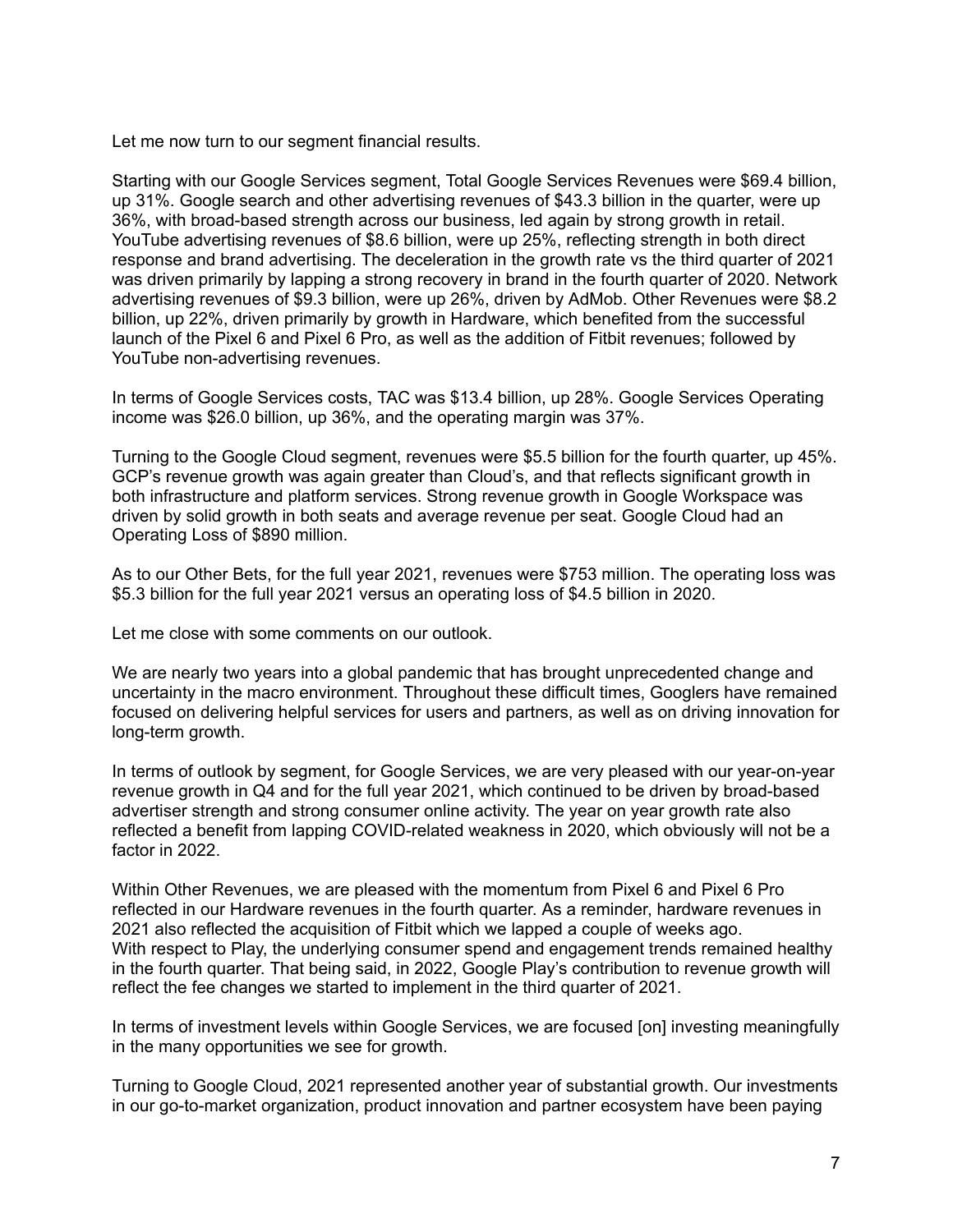off as we help customers with their digital transformation. You can see that Google Cloud revenues increased by 47% for the full year 2021 compared to 2020, with GCP revenues continuing to grow at a faster rate than Cloud overall. While Cloud operating loss and operating margin improved in 2021, we plan to continue to invest aggressively in Cloud given the sizable market opportunity we see. We do remain focused on the longer term path to profitability and, over time, operating loss and operating margin should benefit from increased scale.

At the Alphabet level, in the first quarter, based on current spot rates, we expect the foreign exchange impact on reported revenues to be a headwind.

With respect to Alphabet headcount, we added nearly 6,500 people in the fourth quarter and the majority of hires were for technical roles. We continue to attract great talent and expect a strong pace of hiring in 2022 across Alphabet.

Turning to CapEx, the results in the fourth quarter primarily reflect ongoing investment in our technical infrastructure, most notably in servers, to support ongoing growth in both Google Services and Google Cloud. We also increased the pace of investment in fit-outs and ground-up construction of office facilities.

In 2022, we expect a meaningful increase in CapEx. In Technical Infrastructure, servers will again be the largest driver of spend.

With respect to Office Facilities, after fairly muted CapEx over the past two years, we are re-accelerating investment in fit-outs and ground-up construction. Recently, you have also seen us pursue real estate acquisitions where they make sense. For example, last month, we announced plans to purchase for \$1 billion a previously leased headquarters building in London. And in the first quarter, we have completed the \$2.1 billion purchase of a New York office building that we announced in the third quarter of 2021.

Thank you. And now Sundar, Philipp and I will take your questions.

**Operator:** Thank you. As a reminder, to ask a question you will need to press star one on your telephone. To withdraw your question, please press the pound key. To prevent any background noise, we ask that you please mute your line once your question has been stated. And our first question comes from the line of Doug Anmuth from JP Morgan. Your line is now open.

**Doug Anmuth, JP Morgan:** Thanks for taking the questions. One for Sundar and one for Ruth. Sundar, first, I was just curious to get your view on Web3 and just how you're thinking about Alphabet's approach and where your primary efforts here may lie going forward. And then, Ruth, you mentioned the 6,500 increase in headcount. I think it was the biggest that you've seen in any quarter ever. I know you're catching up on hiring from the last several quarters, but can you just help us understand a little bit more on where these investments are going in tech and how to think about the cost structure in '22. Thanks.

**Sundar Pichai, CEO Alphabet and Google:** Thanks. Look, I'm – anytime there is innovation, I find it exciting, and I think it is something we want to support the best we can. The Web has always evolved, and it's going to continue to evolve, and as Google, we have benefited tremendously from open source technologies. And so we do plan to contribute there. There's several areas of interest. AR is a big one. At the computing layer, we've been investing there for a long time and will continue to play a role, and it's something both -- not just at the computing layer, the services layer, be it Maps, YouTube, Google Meet, et cetera, I think will contribute a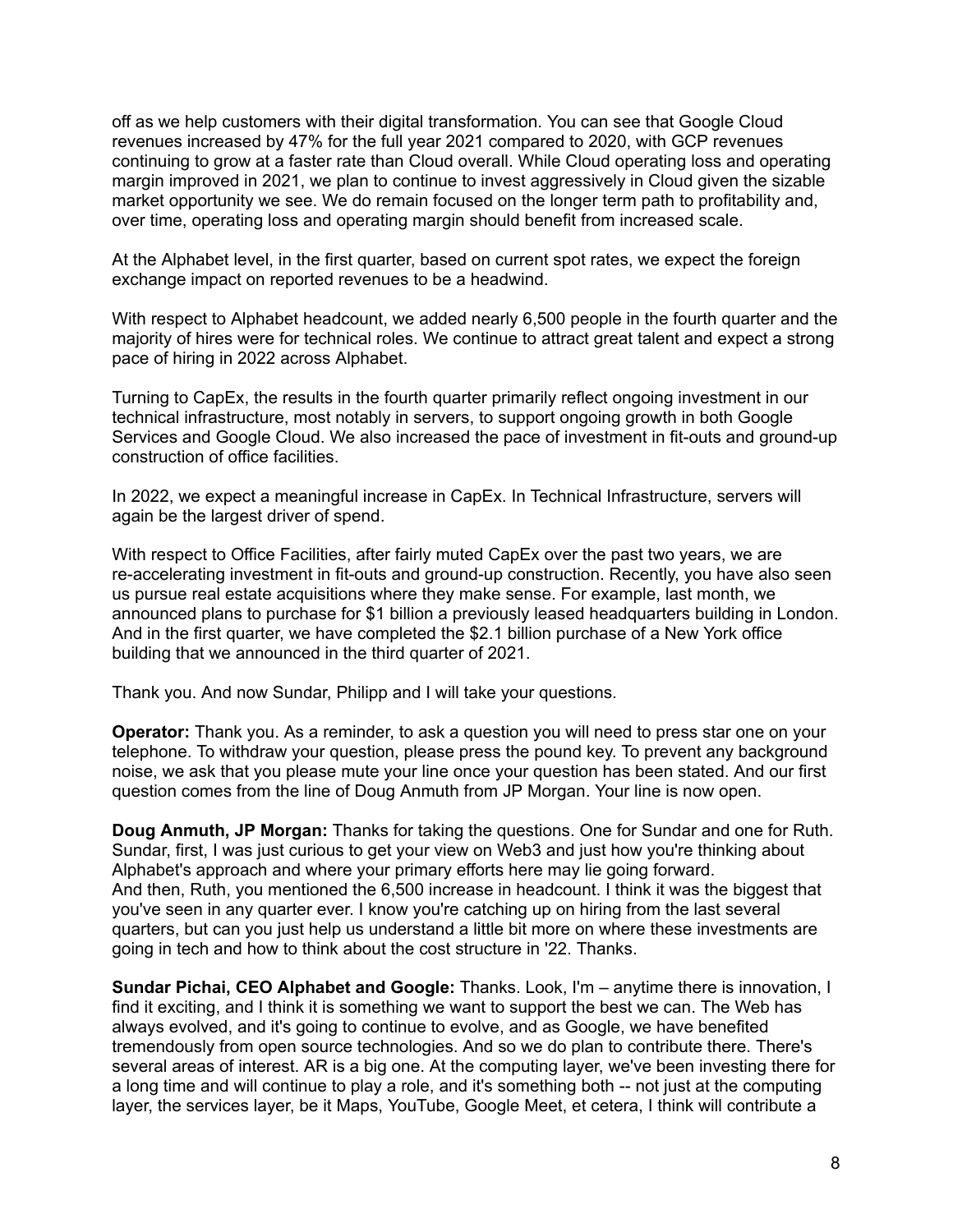lot. On Web3, we are definitely looking at blockchain, and such an interesting and powerful technology with broad applications. So much broader, again, than any one application. So as a company, we are looking at how we might contribute to the ecosystem and add value. Just one example: Our Cloud team is looking at how they can support our customers' needs in building, transacting, storing value and deploying new products on blockchain-based platforms. So we'll definitely be watching the space closely and supporting it where we can. Overall, I think technology will continue to evolve and innovate. And we want to be pro innovation and approach it that way.

**Ruth Porat, CFO Alphabet and Google:** And in terms of headcount, we do continue to be a magnet for great talent. The number of applications is up year-on-year, and as I said, as you noted, we added almost 6,500 people in the fourth quarter. We do expect the strong pace to continue. And it really goes to comments from Sundar, from Philipp and from me, we're excited about the opportunities ahead of us. In particular, Google Services, Google Cloud, we're adding. We intend to ensure we have the scale that we need to execute well. And so we're continuing to hire. As I said, the majority were again in technical roles, and really pleased with the opportunities we see ahead.

# **Doug Anmuth, JP Morgan**: Thank you.

**Operator:** Thank you. And our next question comes from Eric Sheridan from Goldman Sachs. Your line is now open.

**Eric Sheridan, Goldman Sachs:** Thanks so much. Maybe two questions, if I can. First, following up on Doug's question, Susan's been writing a fair bit on YouTube and the way it's exposed to the creator economy and what you're trying to build for the medium to long term. Can you talk about elements of the creator economy and how it sort of fits into your products both on the advertising side and the commerce side over the medium to long term. And then, Ruth, maybe just one follow-up on the expense side. Was there anything of a one-time nature in Q4? Because just looking at some of the corporate expense or some of the elements of the core margin, just trying to make sure if there were any one-timers that needed to be called out, because I think you talked about legal and charitable donations as well, just so we can model that right. Thank you.

**Sundar Pichai, CEO Alphabet and Google:** On YouTube, look, one of the – YouTube, from day one, you know, it's been very focused on making sure we can support creators well. It's been a big part. And, you know, even recently, I mentioned in my remarks earlier about the growth we are seeing not just in Ads, but beyond Ads with Super Chat, Channel Memberships, and so on. Susan mentioned in her creator letter that, while early, they'll be taking a look at NFT and so on, with a view towards making sure the user experience works, but there is value. We are constantly thinking about how we can support and do more for creators. So that's going to be an integral part. I think all the commerce experiences we are thinking about in YouTube is a whole additional layer of opportunity. And, again, it's another area where it all feels very early to me. We are seeing tremendous traction in YouTube across newer areas, be it podcasts, gaming, learning, sports. And so across all these areas, we'll kind of take a vertical-specific look and see how we can support creators better.

**Ruth Porat, CFO Alphabet and Google:** And then in terms of expense, I gave a number of the items. R&D was mostly an increase in headcount. In Sales and Marketing, I would note that Sales and Marketing was elevated in the fourth quarter by ads and promo, in part to support the holiday season and, you know, more so than last year. The additional items to note that I called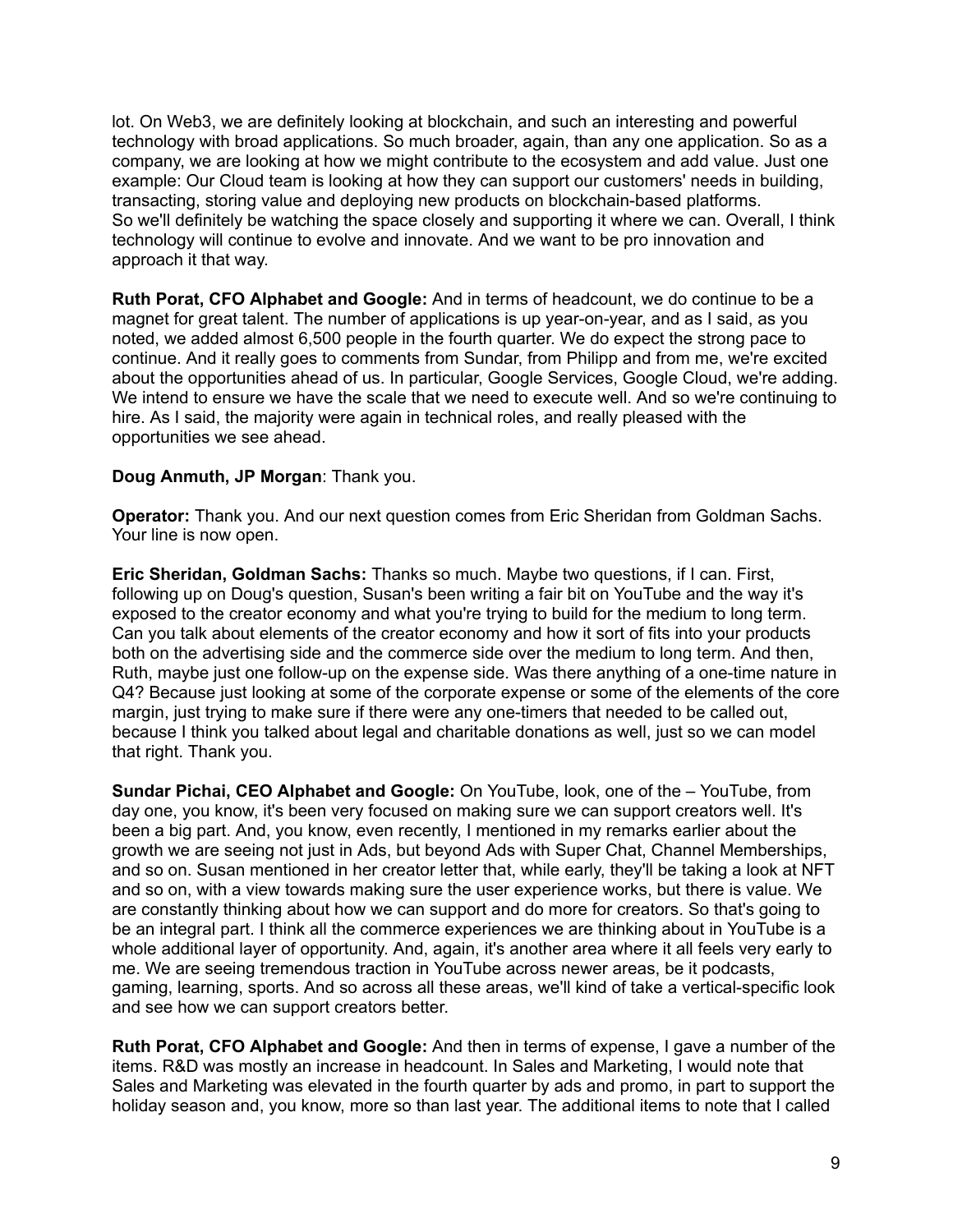out is, in the fourth quarter, we did have a one-time well-being bonus. We also had a year-on-year increase in charitable contributions, including a higher Googler gift match. In fact, I would say that it's more helpful in particular on the corporate costs unallocated to think of that line on a trailing 12-month basis, because it can be lumpy, to your question.

**Eric Sheridan, Goldman Sachs:** Thanks so much.

**Operator:** Thank you. And our next question comes from Brian Nowak from Morgan Stanley. Your line is now open.

**Brian Nowak, Morgan Stanley:** Great. Thanks for taking my questions. I have two. Maybe the first one for Philipp. You've made so much progress over the last 12 to 24 months about improving the retail and eCommerce Search product for advertisers. As you look across the other verticals of Search, where are you most excited or see the most opportunity for innovation to really drive more value for advertisers in non-retail verticals as we go into 2022? And the second question, either Philipp or Sundar, you both talked about the – commerce – shopping opportunity on YouTube. Can you sort of talk to us a little bit about what aspects are already built out versus what areas of innovation are hurdles you still have to clear to really realize that Commerce opportunity on YouTube? Thanks.

**Philipp Schindler, SVP and CBO, Google:** Yeah, thank you so much for your question. Look, consumers now have a lot of different ways to access information, and more than they've ever had before, and Search is just one of them. But we're constantly trying to innovate and improve the experience for both users and advertisers over the long term. And as I've discussed previously, I can share some of the questions we actually ask ourselves to give you a sense of how we think about the opportunity. So the first one, obviously, are we the best place users turn when they need information or want to discover and be inspired? So things like queries and Discover. And we're focused on providing better and more comprehensive answers to more types of questions. And we need to obviously deliver high-quality, relevant info for all types of queries, including ones where they may be looking for specific brand or product or just look for an inspiration. And how people search is changing, and it needs to become more multimodal, more conversational. So what does that mean for ads, for example? So getting user experience right across commercial queries is essential, way beyond, obviously, the area that you mentioned. And there's a lot of innovation that goes into this.

The second part is really, are we providing the most relevant ads when and where consumers are. And we only want to show ads when they're helpful to people. On 80% of the searches, actually, we show no top ads, and most of the ads that you see are on searches with commercial intent. And for those with commercial interest, the question is really how do we provide the best answer in a way that's meaningful to users and where advertisers actually have something relevant to offer.

And then the last, the third, point is really the questions around -- and this goes, again, for the vertical you mentioned, but for many, many beyond -- are we delivering the most conversions for advertisers at the best ROI? And there's a lot of intelligence in our auction to deliver great ROI for our advertisers. But there's always more we can do. And we're delivering -- or are we delivering the most relevant users by leveraging our users' signals? Are we building the best creatives by combining advertisers' assets in ways that make it compelling for a user? Have we predicted the value of the user for that advertiser so we can help appropriately bid for each search with a unique user and query combinations we need? Can we fully measure what users do after they click on ads, from buying something, to making phone calls, to downloading apps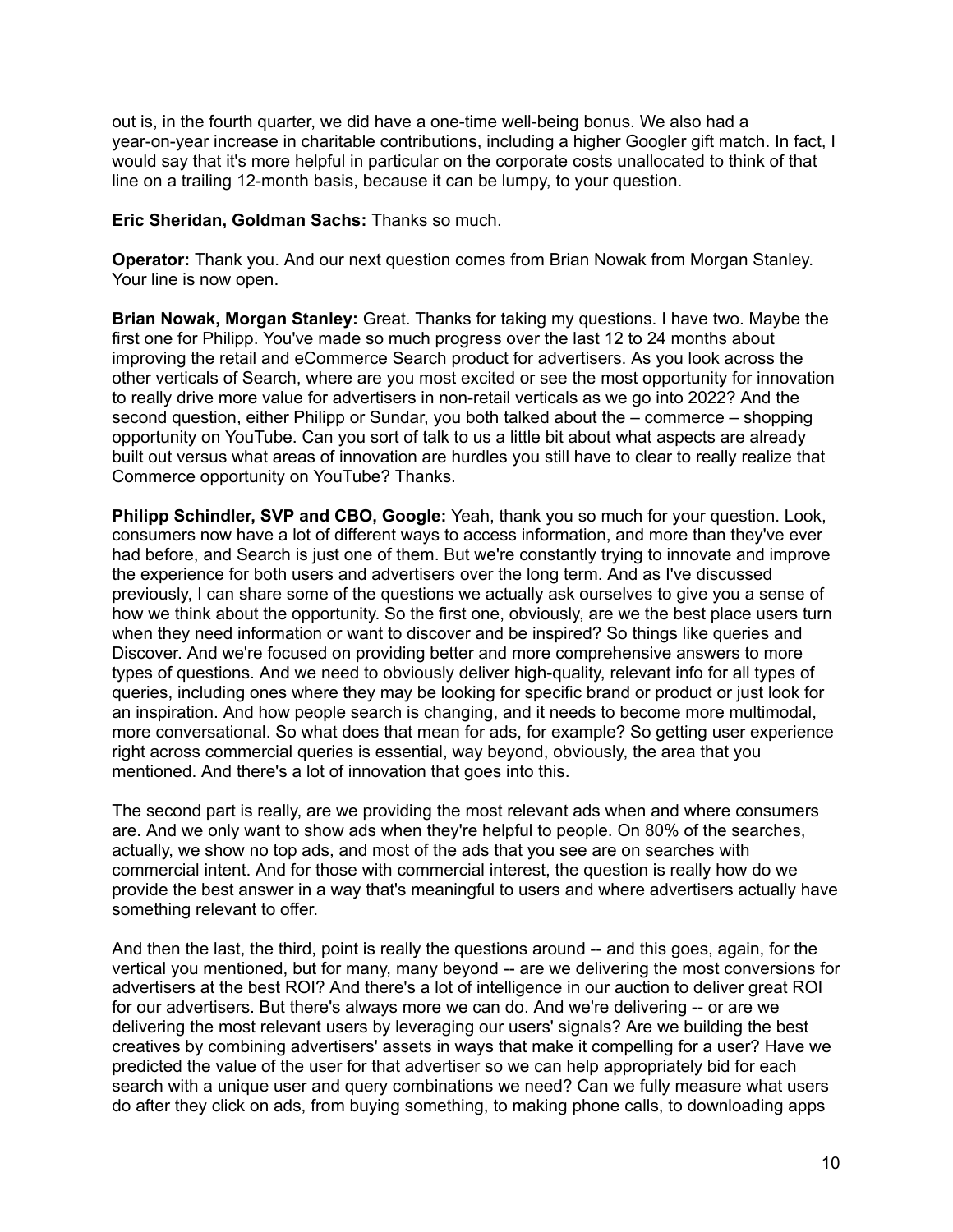and all across devices? So those are a lot of different things, how we think about the runway ahead.

**Sundar Pichai, CEO Alphabet and Google:** Maybe quickly on YouTube and Commerce. Look, one thing I would say is, across both -- across both Search, YouTube, and other areas, there's a lot of common infrastructure that's getting done, right? So this is focused on merchants, onboarding merchants, and all the -- all the backend so that we can have the broadest and the most comprehensive inventory available. And there, our partnership with other eCommerce platforms is a basic foundational layer we are putting in. And specifically on YouTube, while pretty early, there's a lot of pilots under way. You know, we have introduced a creator tagging pilot program so that viewers get a choice to browse, learn, and shop products featured in their favorite videos. Piloted shopping live streams with brands like Walmart and Target and more broadly, including product feeds more globally in Video Action Campaigns. So there's a lot more to do. Super early also on testing how shopping can be integrated with Shorts. And so, again, early, but I find the opportunity space here pretty broad, and it's exciting.

**Brian Nowak, Morgan Stanley:** Great. Thank you, both.

**Operator:** Thank you. And our next question comes from Justin Post from Bank of America. Your line is now open.

**Justin Post, Bank of America Merrill Lynch**: Great. Thanks. Maybe one for Sundar and one for Ruth. First, on Search, very strong growth. Maybe you can help us understand where you are in kind of the AI cycle of improvements there, if there's still a lot of room to go there. You have highlighted in several earnings reports. And second, is there any fundamental reason why Search could be higher growth today than it was pre-pandemic? And then over to Ruth. Cloud had impressive growth. I'm assuming the infrastructure layer is highest in the sector. And it grew 500 million+ quarter-over-quarter, but margins did come down. And so just kind of understanding what drove that, and then what it's going to take to really show good leverage there. Thank you.

**Sundar Pichai, CEO Alphabet and Google:** You know, on the first part we obviously are investing deeply in AI R&D across both Google AI and DeepMind. And so -- and then we take that and apply it across the company, but particularly in the context of Search. And so that's what underlies BERT, MUM, Pathways, and LaMDA to power conversational experiences. And so when I look at the tip of the tree as to whether research on the AI side is progressing, it's progressing at an incredibly rapid pace. We're committed to leading there. And then we have real good interfaces between the AI teams and our core product areas -- product area teams, including Search, to kind of productize this. So, primarily, I think you're going to continue to see us lead in Search quality. I just find the world of information is only continuing to grow, and it's getting increasingly multimodal in nature. Just like we took the lead from text to images, thinking through video, audio, incorporating it, and then providing it back to users regardless of whether they are typing, speaking, or looking at something, wanting an answer. You know, that's the journey between AI and Search. And we'll continue doing that.

**Ruth Porat, CFO Alphabet and Google:** And in terms of Cloud, if we step back, the comments that both Sundar and I made, overall, we're very pleased with the ongoing progress in the business. And that's reflected in the revenue growth, as you noted, our backlog, the breadth of customer wins, the industry verticals. Our view is that we're in an extraordinary time to help customers digitally transform their businesses. And the key thing is, we believe it remains very early innings. So as a result, you know, our focus remains on revenue growth and investing as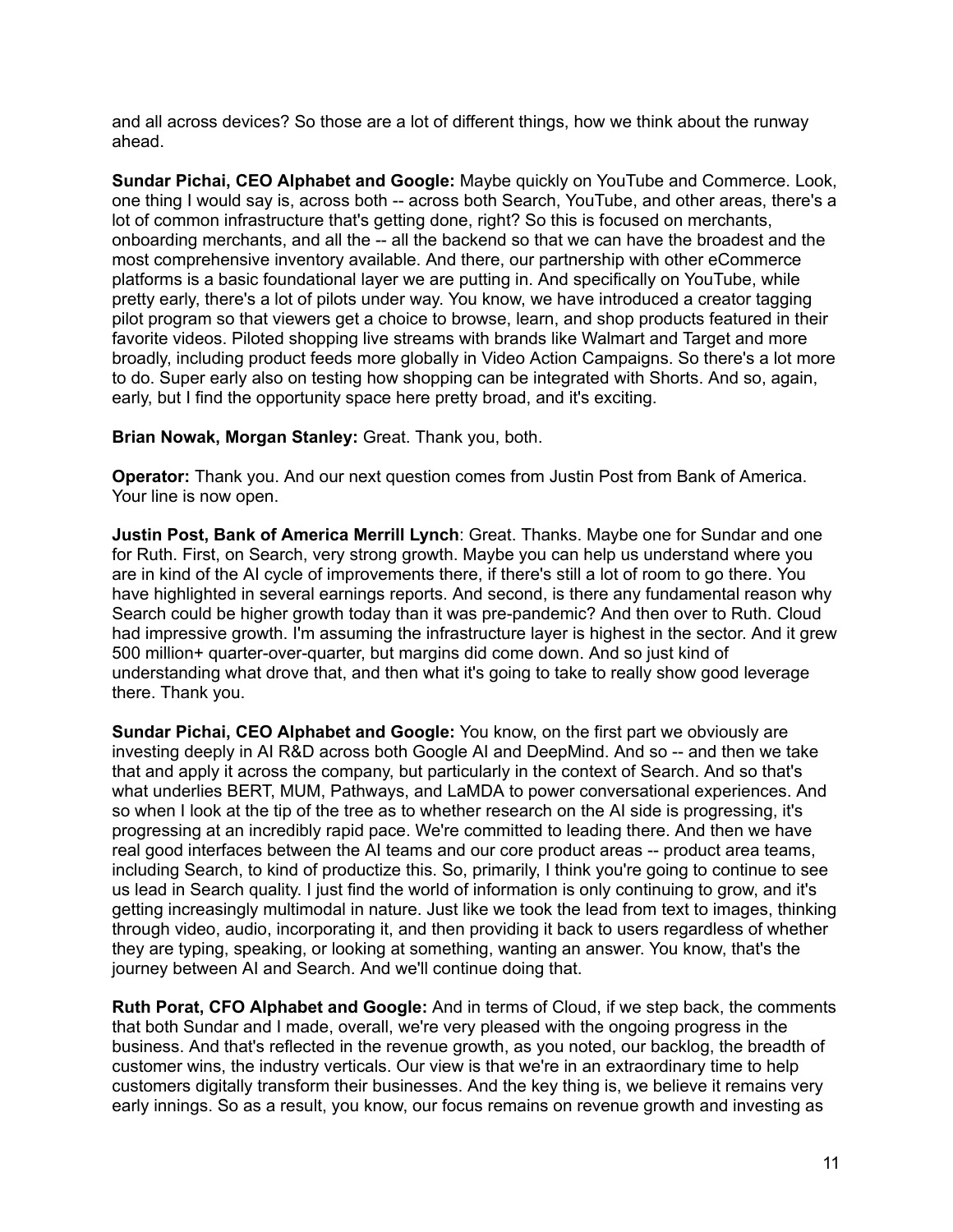needed as we're looking over the long term. We're continuing to invest aggressively. And it's in our go-to-market capabilities. It's our products. It's our infrastructure. We do remain focused on the longer-term path to profitability, but we are continuing to invest here as we're seeing early innings and pleased with the ongoing progress.

# **Justin Post, Bank of America Merrill Lynch:** Thank you.

**Operator:** Thank you. And our next question comes from Mark Mahaney from Evercore ISI. Your line is now open.

**Mark Mahaney, Evercore ISI:** Okay. I'll try two questions. I just want to follow-up on Justin's question about Search growing faster than pre-pandemic. I think, Philipp, you talked about a couple of areas within Search, and Retail was at the front of the list. I think you mentioned a few other categories. Travel was always a big category. Do you feel like Travel has come back full or is Travel still sort of underperforming for macro reasons versus where it was pre-COVID?

And then, Ruth, just on the share repurchases, I think that was a record level in the quarter, how should we think about these share repurchases going forward? To what extent is it opportunistic versus, I don't know, systematic or systemic way you think about returning cash to shareholders as every year your free cash flow rises? Thank you.

**Philipp Schindler, SVP and CBO, Google:** Yeah, thank you. Look, I said earlier that Travel was a contributor to our year-on-year ads growth in Q4. And we were encouraged by the performance we saw throughout much of the quarter, but we found that user behavior tends to reflect what's going on in the world. And demand really continues to vary, based on location and type of activity. And this has been more pronounced in light of Omicron. We've seen changes in traveler search behavior as preferences have evolved. Searches for outdoor destinations, like beaches, parks, and camping, have increased, while searches for museums, for example, have declined. Overall, I think it's fair to say that Travel has generally been sensitive to outbreaks and that there's still unevenness that makes it too soon to say what trends are here to stay and which pre-pandemic habits are coming back. That said, as people think about where they want to go next, they are coming to us to help them navigate a patchwork of information. In fact, from the end of August to the end of October, searches for "travel rules" were up over six times globally year-over-year. And we've launched a ton of new features to make it easier for people to understand changing travel restrictions and requirements. And, similarly, for travel partners, we've pivoted our product strategy in big ways to help, whether it's with Flight Demand Explorer and Travel Insights to help partners predict demand, or we're making it free for hotel and travel companies and touring activity operators to list their booking links. And I'm sure you also saw our big sustainability news in October. New info on CO2 and Google Flights, eco-friendly hotels and eco-friendly routes and maps. So lots of important work is being done here, actually, to help our users and businesses drive more sustainable choices and just overall help our travel partners and the industry at large.

**Ruth Porat, CFO Alphabet and Google:** In terms of the share repurchase, you know, as we've talked about on prior calls, we do view the share repurchase program as valuable and are pleased that we were able to increase the authorization to \$50 billion last year. You've seen that we've increased the pace quite a bit over the last several years, from \$18 billion back in 2019 to \$50 billion, as I said, for the full year 2021 and are just continuing to execute against it. We do have additional capacity under the existing authorization and just are continuing to execute against it, do view it as incrementally valuable.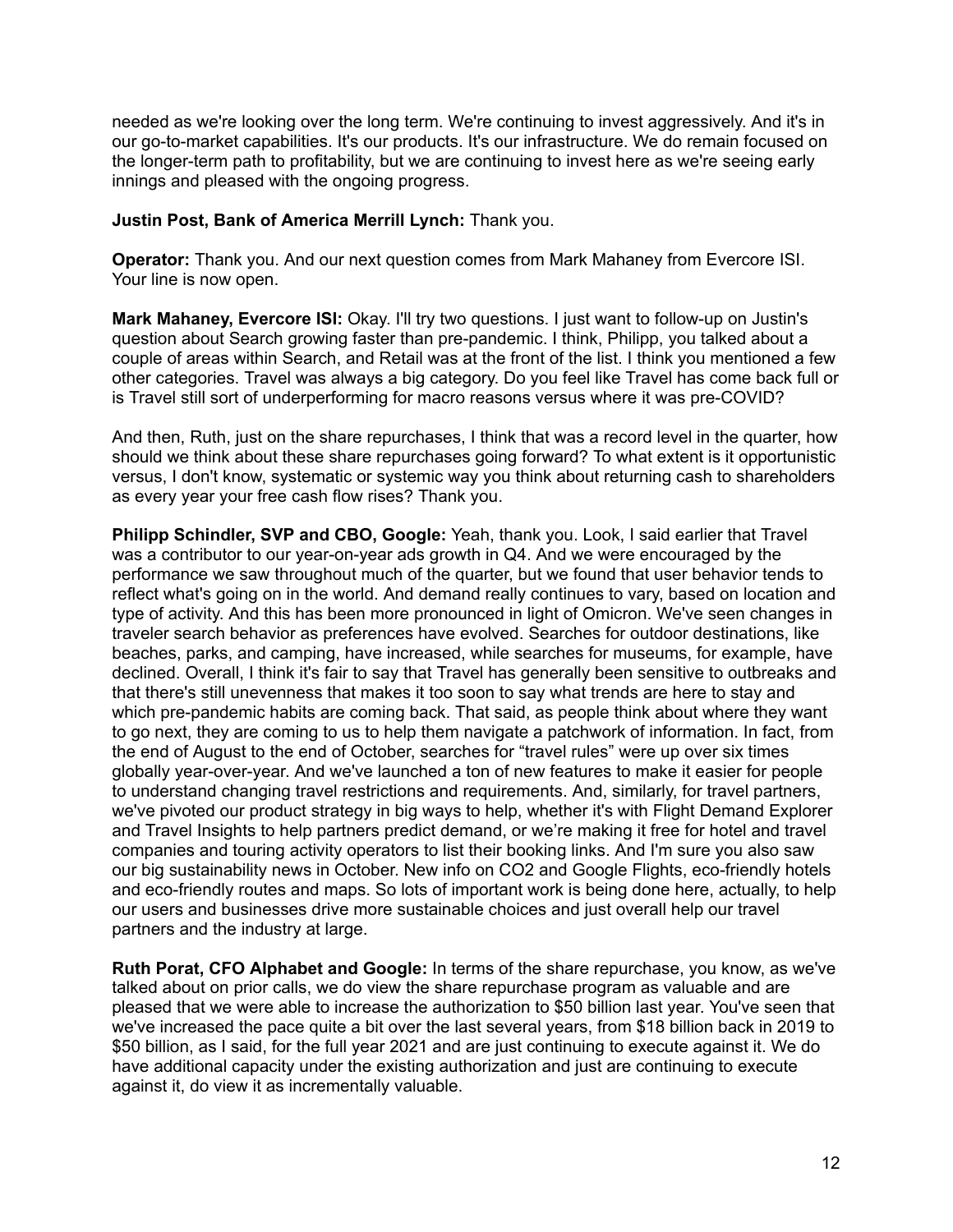# **Mark Mahaney, Evercore ISI:** Okay. Thank you.

**Operator:** Thank you. And our next question comes from Michael Nathanson from MoffettNathanson. Your line is now open.

**Michael Nathanson, MoffettNathanson:** Thanks. I have a couple, Sundar and then Philipp. Sundar, I'm just interested in the decision you announced last week to move away from Federated Learning and go to Topics. Can you talk a bit about the reason and rationale why you're making that change? And when FLoC was first announced, it was touted to be very effective relative to cookies as a signal for advertisers. What do you think is going to be the impact as you go away from cookies to Topics on ROAS and budgets? And then, Philipp, I think during the pandemic, one of the big growth spurts has definitely been Connected TV. Can you talk a bit about what YouTube is seeing with Connected TV and how important of a driver is that? And then as, hopefully, we get back to normal, what are you doing on the product side to make YouTube on CTV even more engaging as time goes on? Thanks.

**Philipp Schindler, SVP and CBO, Google:** So I can take the one for Sundar. So the Chrome team has been really focused and working independently on Privacy Sandbox, which you all know is our initiative to build privacy preserving on-device technologies that will power the future of digital advertising and, obviously, as a result, a free and open web. And just last week we announced our newest Privacy Sandbox proposal called Topics, and Topics was informed by our own learnings plus widespread – let me call it community feedback from our earlier FLoC trials and will now actually replace our FLoC proposal. I urge you all to read last week's blog for the details, but basically the Topics API will allow advertisers to show relevant ads to people based on their interests inferred from the websites they visit, all in a more private way for users. And from an advertiser perspective, which is a big part of your question, it's obviously way too early to share more because we're just opening this up to the world. We expect to make it available for testing by the end by Q1, but we're really focused on designing for both parties, from an advertiser and a privacy point of view, and are committed to making sure goals are met on both sides.

On the second one, the Connected TV opportunity, streaming in the living room has exploded. We've seen it first hand. Connected TV is our fastest growing screen, and we think there's a ton of runway ahead. Brands are getting the best of all worlds: the precision of digital with the scale of linear and a lot more relevance. They can personalize ads at scale and use video ad sequencing to tell powerful stories, and we've recently added action to the mix. Video Action Campaigns were upgraded in October to automatically include CTV inventory, which means users get a more helpful viewing experience and brands get to drive more online sales and/or leads. And just think about it like the traditional TV screen, quote, unquote, dead screen that viewers have essentially stared at for decades is now starting to come alive with the ability to drive conversions, and it's pretty cool. Measurement is also, obviously, a key component to success here, and we want to make sure that advertisers can fully measure their YouTube CTV video investments across YouTube and YouTube TV for an accurate view of true incremental reach and frequency, and so on. And the U.S. advertisers actually can do this now via Comscore and Nielsen. So all in all, we're excited by the opportunities ahead with Connected TV. I think we're just getting started.

**Michael Nathanson, MoffettNathanson:** Thank you.

**Operator:** Thank you. And our next question comes from Brent Thill from Jefferies. Your line is now open.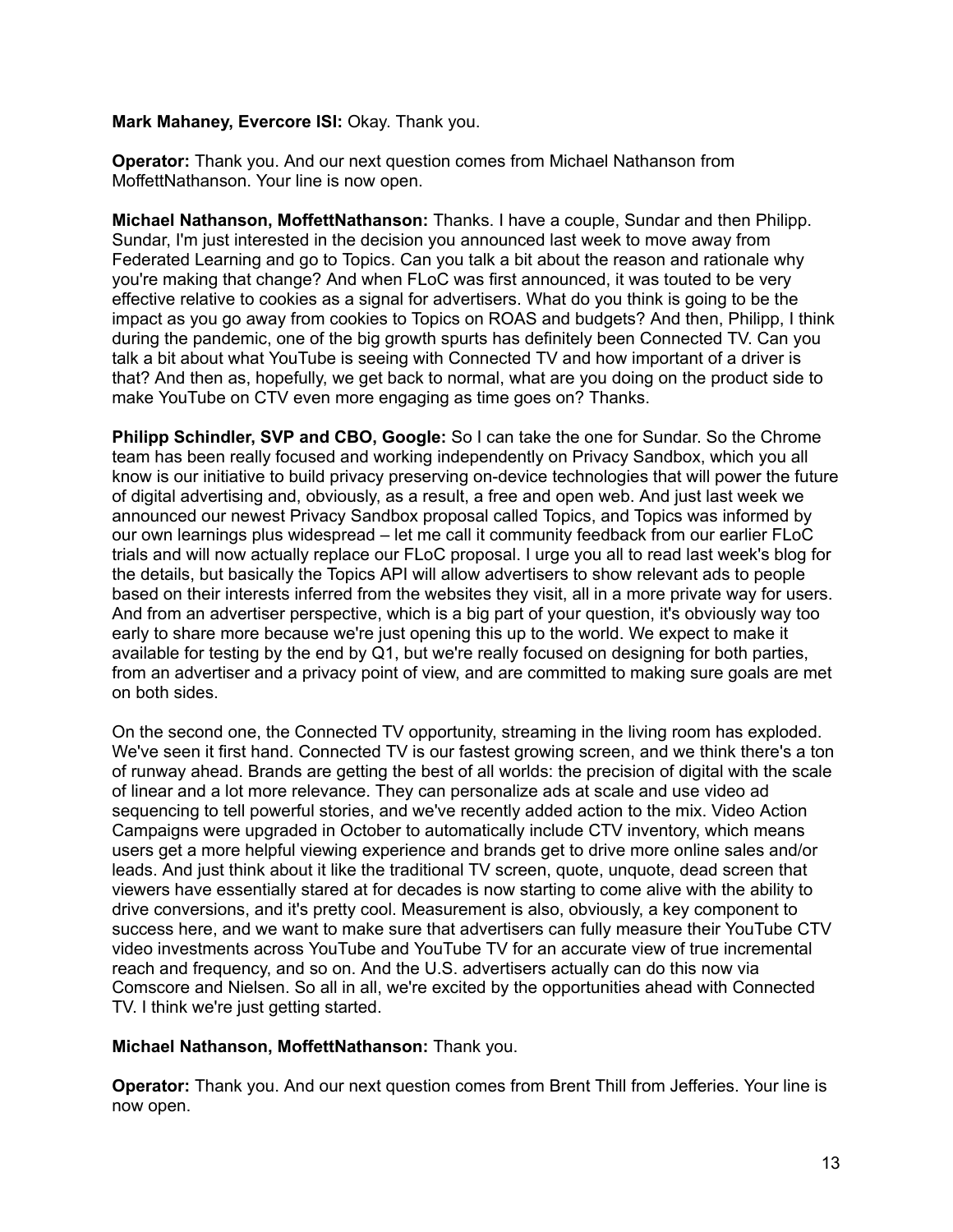**Brent Thill, Jefferies:** Ruth, it sounds like there was a good Q4 ad flush, the concept of spend it if you've got it. And I'm just curious about seasonality this year and if you expect the year to be more back-end loaded or do you feel like it's a little more balanced as we go through this year?

**Ruth Porat, CFO Alphabet and Google:** So, overall, we did see strength as we were going, you know, through the year, as I indicated. There was broad-based – broad-based advertiser strength, there was strong consumer online activity, and those were really the primary drivers. I think, you know, the one place that that comment might be more relevant is really in understanding the year-on-year [growth] within YouTube relative to last year, where there was strength. This year, relative to -- there was real strength this year. But what we saw last year was more in line with, I think, your question, which was, after a weak beginning of the year, a very strong fourth quarter last year. We were lapping that very strong quarter last year, and so that explains some of the year-on-year growth comparisons. But, overall, the key driver was the backdrop of broad-based advertiser support and spending.

# **Brent Thill, Jefferies:** Thanks.

**Operator:** Thank you. And our next question comes from Dan Salmon from BMO Capital Markets. Your line is now open.

**Dan Salmon, BMO Capital Markets:** Great. Good afternoon, everyone. I have two questions for Sundar. First, Sundar, you mentioned that investment in artificial intelligence has helped the ads business significantly. What are the two to three ways that you think AI has helped your advertisers and thus your ad revenue growth the most? And then, second, we've seen a variety of new bills introduced in the U.S. Congress recently that seem to take aim squarely at large technology companies like Alphabet. What do you think that these bills have right and what do you think that they have wrong? Thank you.

**Sundar Pichai, CEO Alphabet and Google:** So two things. On the -- on AI and advertising -- I'll, after I answer the second part, pass it to Philipp to give more details. But, definitely, again, the overarching thing is, the same AI advancements, you know, we want to make it simpler for advertisers to run campaigns. And there's a lot that goes behind it to drive that simplicity. And Philipp can give a bit more details there.

On your question about -- about congressional antitrust bills, you know, as a company, we have always been, you know, constructive in how we have approached, and we are open to sensible updated regulations. It's important that technology is beneficial to society, and so, for example, there are many areas where there is widespread agreement. We have called for privacy regulations, particularly at the federal level, updating protections for children and so on. On some of the current proposals, you know, they quite don't address those issues. There are areas where we are genuinely concerned that they could break a wide range of popular services we offer to our users, all the work we do to make them -- make our products safe, private, secure, et cetera, and in some cases, can hurt American competitiveness by disadvantaging solely U.S. companies. So, broadly, when we think about building many features, do we have to think on each feature -- you know, we ship 3,000 features in Search alone every year. How do we make sure that complies with all the regulation? Where do we proactively need approvals, and so on? So those all can have unintended consequences. We're very worried about the impact on small business and local retailers, as well as their customers as well. Having said that, we are committed to approaching it constructively. We always want to engage and do things in a way that's beneficial for society. And we'll -- we have urged Congress to take time to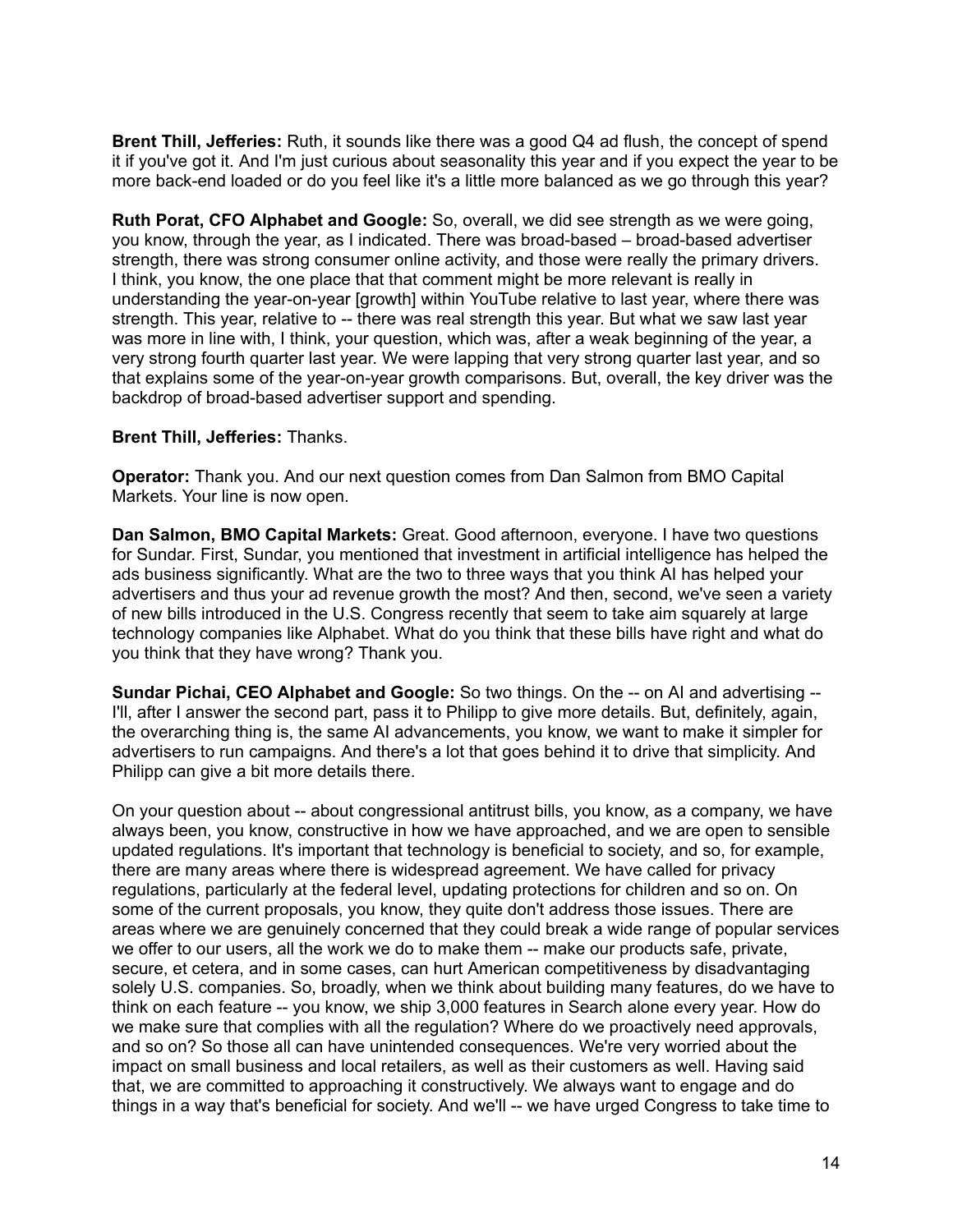consider the unintended consequences. And, you know, I think we will remain focused on building great products for our users.

**Philipp Schindler, SVP and CBO, Google:** So back to the first question you asked on AI and the impact on our ads products. We covered Performance Max. We talked about it. We talked about Insights page. In Search, I would say we have seen an emergence of a real -- it's called a better together story, fueled by machine learning and automation. Advertisers are leaning more into automation, using responsive search ads to create and select the best-performing creatives, matching with more relevant search queries, using broad-match keywords, setting optimized bids with auction time signals. We have Smart Bidding. So those are a few examples. We are using more AI to help advertisers measure their results and bid intelligently with data-driven attribution, for example, which uses very advanced ML to more accurately understand how each marketing touch point actually contributed to a conversion, all, obviously, while respecting user privacy. Broad-match keywords are a big part of this. We have responsive ads on Display and Discovery. They use text image and video assets from advertisers and predict the best combination of assets to show on any size or format on Google properties or the display network. Yeah, so I think AI and ML will only get better, and so will our tools. And we're helping advertisers lean into automation and identify new opportunities as a central part, really, of the recovery and growth strategies.

**Dan Salmon, BMO Capital Markets:** That is more than two to three. So thank you, Philipp, for that. And thank you, Sundar, for your comments as well.

**Operator:** Thank you. And our final question comes from the line of Stephen Ju from Credit Suisse. Your line is now open.

**Stephen Ju, Credit Suisse:** Okay. Thank you so much. I'll stick to one. So zooming out a little bit on the big picture, Sundar, I think it was almost four years ago when Google released a blog post about the Next Billion Users and how developing products for India and other emerging markets will hopefully, you know, inform what you should be doing everywhere else. So I think you have previously talked about Tez being a pretty notable example there. So can you talk about whether we should continue to be looking overseas to think about what direction you might take across your various products and services? Thanks.

**Sundar Pichai, CEO Alphabet and Google:** Thanks, Stephen. Great question, and, you know, I think that trend is, you know, going to continue. You mentioned, obviously, Payments, and definitely it's informed our Payments strategy globally. You know, in general, we are trying to think deeper about these newer markets. Both, you know, it really lines up with our mission of building a more equitable Internet for everyone. You know, a couple of the things we have done recently. You know, a year ago we announced a \$10 billion Google for India Digitization Fund, and it's a reflection of our confidence in the future of India, its digital economy, our desire to build products there, which we think will help us globally. And last year, in October 2021, you know, we announced a plan to invest \$1 billion in Africa. Again – again, with the goal of supporting entrepreneurs, helping businesses with their digital transformation, and beginning to build products in Africa for African users, which I think will help us take learnings outside. I already see it. You know, when I look at YouTube in India, some of the commerce ideas we talked about earlier, you may see us first try it in India first because we can get quicker feedback; a very dynamic, youthful population. And so we'll do it there, and then roll it out globally. So we are constantly looking for opportunities like that.

### **Stephen Ju, Credit Suisse:** Thank you.